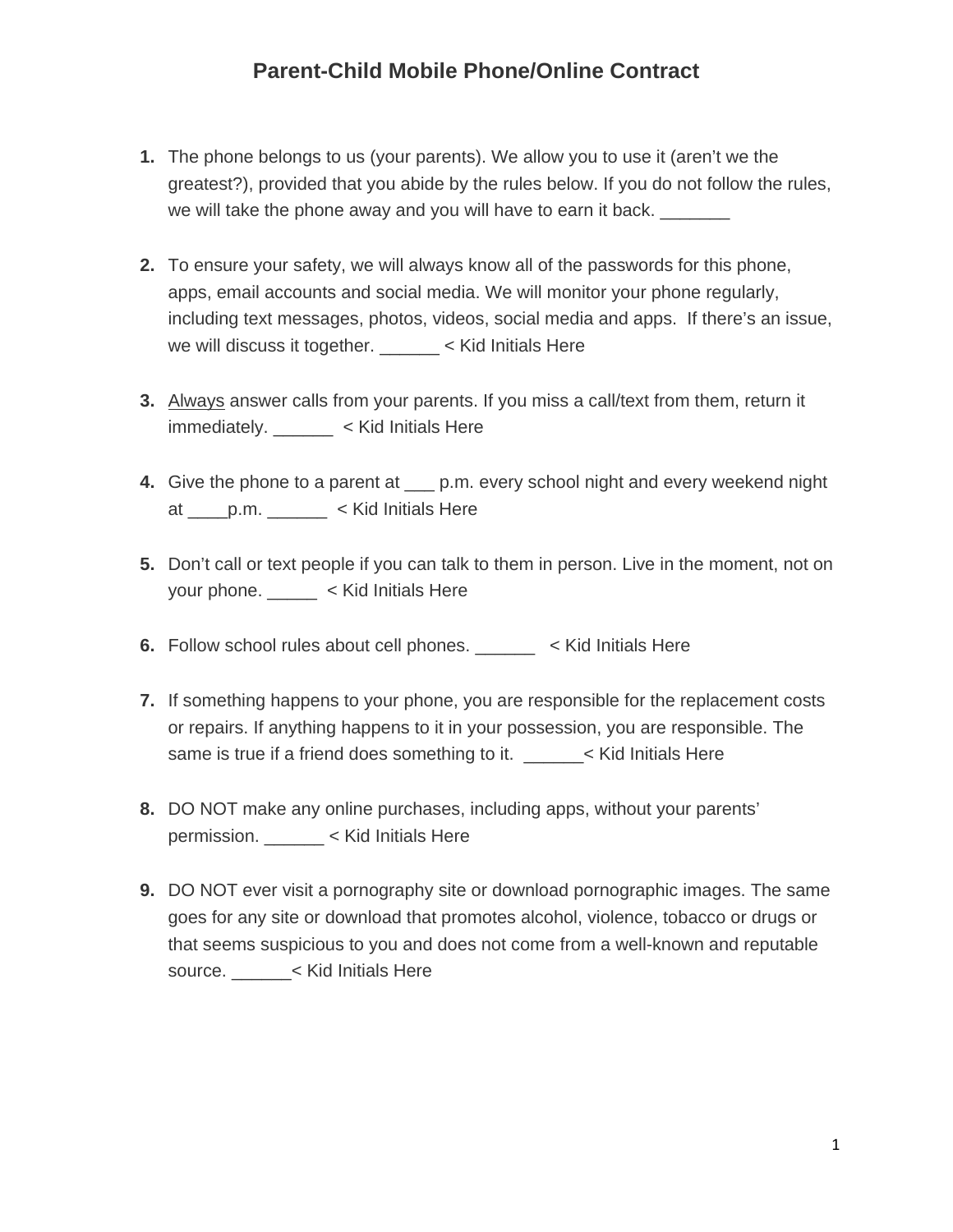## **Parent-Child Mobile Phone/Online Contract**

- **10.** We permit you to use this phone because we trust you and believe you are a good person capable of making good choices. Do not use this technology to speak badly of another human being. Any form of bullying or rude behavior will result in loss of the phone. Be kind always: online, on your phone, in person. \_\_\_\_\_\_ < Kid Initials Here
- **11.** Do not text, email, or say anything to someone that you would not say out loud to them or their parents. If there's ever any doubt, do not send/post/share it. \_\_\_\_\_\_\_\_\_ Kid Initials Here
- **12.** DO NOT SHARE your personal information (name, address, phone #, email address, etc.) with any adult (other than your parents) or with anyone whom you have not met - and do not know personally. \_\_\_\_\_\_ < Kid Initials Here
- **13.** DO NOT EVER participate in sexting or take or send inappropriate pictures of yourself or others. This includes nudity, participation in inappropriate behavior or participation in activities that can offend others. *Remember anything you send, share or post online will always be there and can be seen and heard by everyone in the world. \_\_\_\_\_\_* < Kid Initials Here
- **14.** REMEMBER THAT THE INTERNET IS FOREVER. You will be tempted to do something questionable or risky. Know that what you do on the Internet can impact your life today and well into the future. Don't do it. *Your reputation can be permanently damaged and can diminish your chances of getting into college, getting a job, getting a professional license – and much more. A momentary thrill is not worth a lifetime of regret. \_\_\_\_\_\_*< Kid Initials Here
- **15.** DO NOT EVER take a photo or video of someone else and post without their permission. \_\_\_\_\_\_ < Kid Initials Here
- **16.** Do not use your phone at mealtimes or while speaking with someone. Be polite and respectful. \_\_\_\_\_\_\_< Kid Initials Here
- **17.** If you exceed the allotted minutes, data and messages, YOU are responsible for the charges, without exception. \_\_\_\_\_\_ < Kid Initials Here